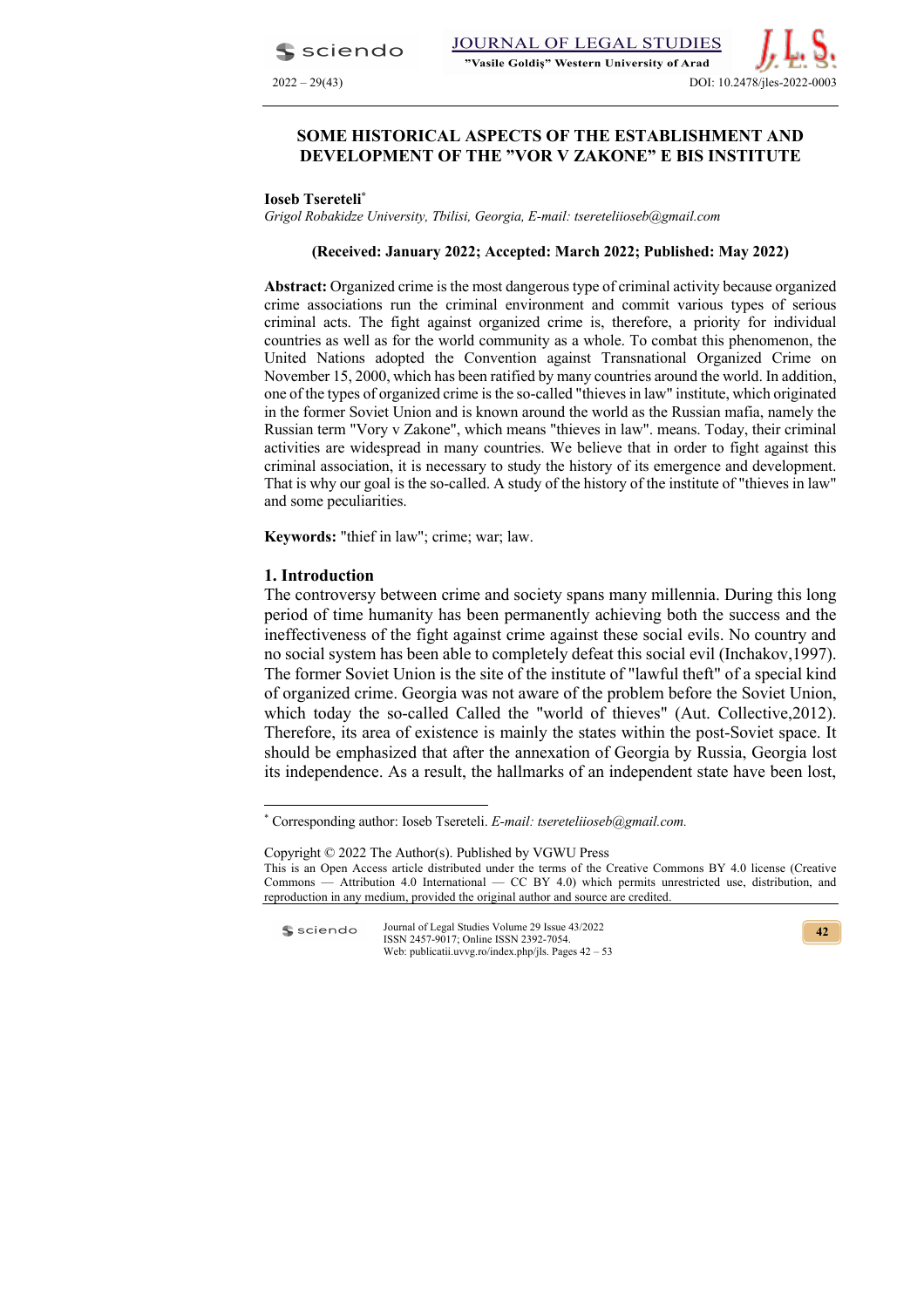$s$  sciendo

**STUDIES JOURNAL OF LEGAL** 

"Vasile Goldis" Western University of Arad



## **Tsereteli, I., (2022)**

*Some Historical Aspects of the Establishment and Development of the "Vor V Zakone" E Bis Institute* 

including a variety of methods of combating organized crime. Moreover, the former Soviet government stubbornly denied the existence of organized crime in the country - including the institution of lawful theft. Ignoring the problem played a negative role in solving it and fighting it.

The exact number of "thieves in law" is unknown at this time, but according to Prime Crime News Agency, a well-informed agency in the field, the number of thieves has never been less than 600 since the 1990s, including Georgian and Georgian-born thieves. The number was more than 50%. While the number of thieves of Russian nationality did not exceed 100. The increase in the number of Georgian authorities was also facilitated by the fact that the "blessing" of Caucasian thieves was often carried out in exchange for a certain amount of money, which amounted to hundreds of thousands of dollars. In 2005, the famous Russian authority Vyacheslav Ivankov ("Japanese") came up with an initiative to deprive anyone who earned the title of a thief of the status of a thief, but his initiative did not gain support. The mentioned criminal leaders carry out criminal activities not only in post-Soviet but also in different countries of Western Europe and Eastern Europe.

In May 2019, in an exclusive interview with the Ura.ru news agency, the editor-inchief of Prime Crime, an online publication covering the life of the criminal world, Victoria Gefter said that according to her data, "there are 442 active thieves in the world, 93 of them is in prison", while "in Russia, there are about 70 at large, in custody 37 (12).

The current globalization of the world has contributed to the rapprochement of states, including the strengthening of economic and trade ties. However, it should also be noted the negative impact of globalization in the fight against crime. It is one of the main threats to modern society, facilitated by the development of communications, the rapid and unimpeded movement of property and cash, thus facilitating the establishment of international transnational criminal connections. The scope of modern organized crime is beyond the scope of a specific country, as many countries and regions of the world are involved in the criminal network, which hinders the development of countries and their democratization processes. There are different types of organized crime. For example, the Italian "Mafia", which is based on the principle of blood relations (Ianni,1972), the Colombian "cartel", the Japanese "Yakuza" and others. The institute of "thieves in law" belongs to a special type of organized crime in post-Soviet countries. In order to study the latter and to develop effective methods of combating it, it is necessary to take into account the experience of the leading countries against the above-mentioned types of organized crime and to introduce the methods used by them in legislative or practical activities.

**S** sciendo

Journal of Legal Studies Volume 29 Issue 43/2022 ISSN 2457-9017; Online ISSN 2392-7054. Web: publicatii.uvvg.ro/index.php/jls. Pages 42 – 53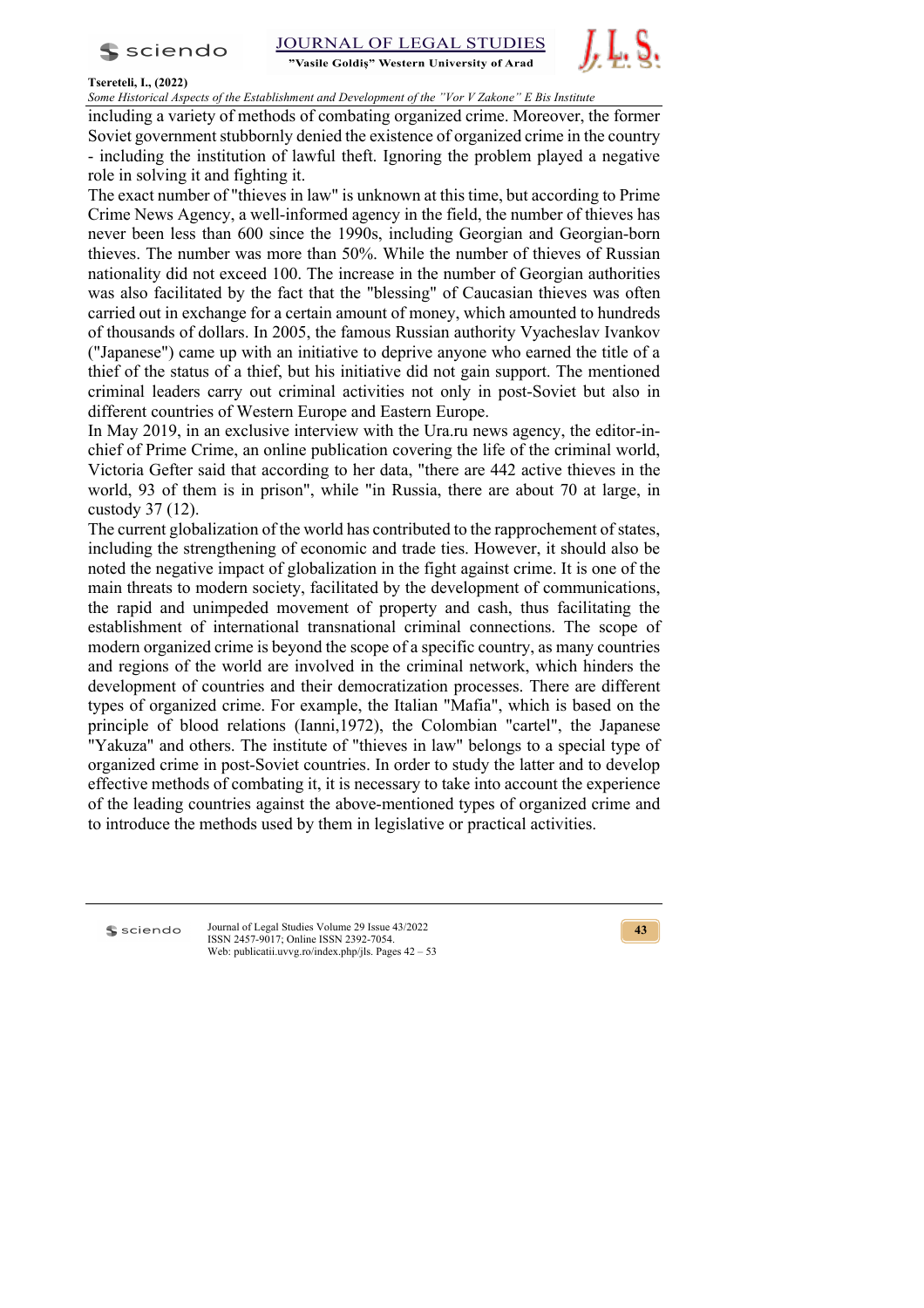



## **Tsereteli, I., (2022)**

*Some Historical Aspects of the Establishment and Development of the "Vor V Zakone" E Bis Institute* 

## **2. History of the establishment of the institute of "Vor v zakone"**

In order to have a correct idea of the subject of research, it is necessary to study the history of the phenomenon of "thieves in law", to establish the basis for the emergence of this institution, to observe different periods of its development and finally to evaluate the modern form of the event. This method of research allows for a comprehensive analysis and creates the opportunity to develop effective methods of combating adverse events. For the analysis of the topic, it is necessary to study the history and development of the institution of law-abiding thieves. The institute was established on the territory of the former Soviet Union, including the Russian Federation and Georgia. In order to determine the origin of this institute and to develop effective means of combating it, we must consider the history of its emergence and development mainly in the Russian Federation, where the institute was first established and later spread to the territory of Georgia.

In Russia, as well as in Georgia, which is part of the Russian Empire, there are several stages in the periodization of the criminal subculture, which was due to a number of economic and political situations:

1) The pre-revolutionary period from the 19th century to 1917 and the postrevolutionary period, which is one of the major stages in which white guards, who had made significant contributions to the formation of a criminal subculture, flocked to prisons (Starkov, 2010).

2) The second period is related to the emergence of a special layer of convicts "thieves in law", in particular in the 20s and 30s of the twentieth century, which was significantly facilitated by the Stalinist repressions

3) The third stage is related to the end of the Second World War. The "Puppet War", in which the "thieves in law" in prisons who refused to take part in the war due to thieves' traditions and the authorities who fought on the front and returned from the war, confronted each other.

4) The fourth stage is related to the period of Stalin's death, in particular to the 50s and 60s of the twentieth century, when the "enemies of the people" were carried out. Mass rehabilitation and amnesty. At the same time, the state publicly announced the liquidation of the institution

5) The fifth stage is related to the beginning of the transformation in the former Soviet Union and the beginning of the process of disintegration of the Soviet Empire, namely the end of the eighties of the twentieth century.

6) The collapse of the Soviet Union in Georgia led to the emergence of the sixth period when the thieving world actually came to power and brought under its control many state institutions, both in the political and economic spheres. Which manifested itself in the functioning of the Military Council in 1992, the Deputy Chairman of which was appointed Jaba Ioseliani, the founder and leader of the armed formation "Mkhedrioni", a well-known thief in law.



 $s$  sciendo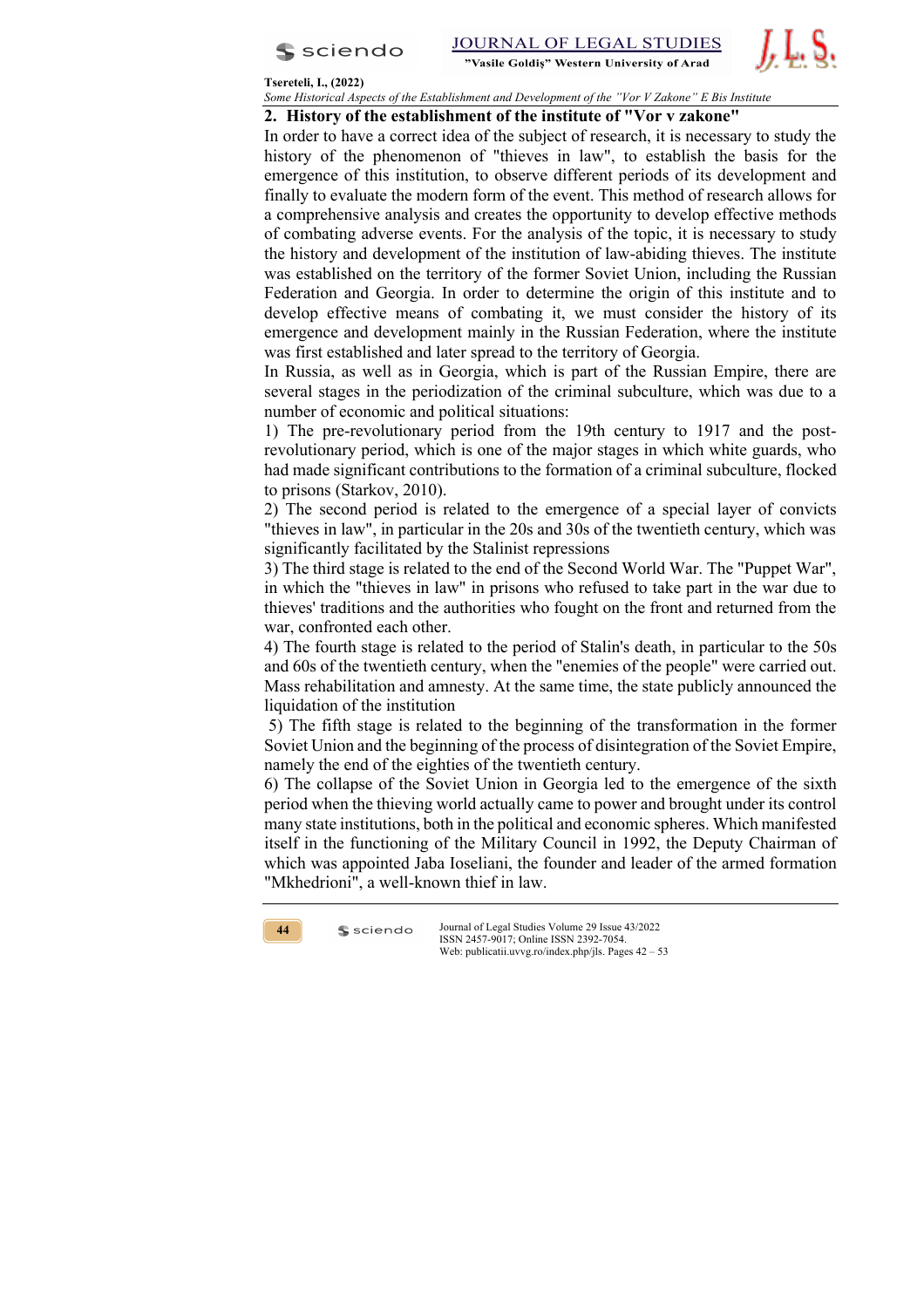$s$  sciendo

"Vasile Goldis" Western University of Arad



## **Tsereteli, I., (2022)**

*Some Historical Aspects of the Establishment and Development of the "Vor V Zakone" E Bis Institute* 

From the above, it is obvious that the subculture of law-abiding thieves began to form in the 20s and 30s of the 20th century. Therefore, organized crime in the Soviet Union was ruled by the thieving world and its leaders were thieves in law.

Before discussing the special type of organized crime of the Soviet period "thieves in law" and "thieves' world", it is advisable to take a brief look at the situation in the Russian criminal world from 1917 to 20-30, which contributed to the formation of this institution and unwritten laws.

After the Soviet Revolution, penitentiaries and camps were filled with members of opposition forces, including former White Guards, anarchists, small businessmen, and bankrupt Nepmans. A certain stratum of the society was more educated than other prisoners and was endowed with organizational talent. It is this so-called the "ideological" layer of prisoners, later called the "Gigans" ("thieves mean those who have lost everything") (Shalikashvili,2011), developed new laws to revise old rules aimed at establishing themselves in a new reality and in part, against the new government. Fight. The latter layer did not constitute a caste of experienced criminals, although the desire to resist and harm the new government forced them to establish criminal connections with experienced criminals before the revolution. It should be noted that the new generation of offenders had a great advantage, namely their level of education and convenience was much higher compared to the first group. Hence the leadership of criminal gangs and gangs was soon taken over by the Zhigans (this category is considered to be the forerunners of modern law-abiding thieves). In places of deprivation of liberty, the Gypsies began to deal with experienced criminals in the so-called. (Establishing a criminal alliance with the "Blatians"). Hence the establishment of new rules of criminal behavior in the socalled. "Thieves' rules".

A new kind of unwritten so-called. The rules of "thieving" behavior, developed by the Zhigans, were as follows:

1) The so-called "Ideur" should not have worked

- 2) should not take part in public activities
- 3) He should not have encountered a family

4) Under no circumstances should you receive a weapon from the government (ie should not have served in the army or law enforcement agencies)

5) should not participate as a witness or victim during the proceedings

6) was obliged to pay the amount lost during card or other gambling

7) was obliged to deposit money in the "common treasury" of prisoners. (15)

The above rules of the criminal subculture have undergone periodic changes. However, it should also be noted that due to the closed specifics of places of detention, these laws have been conserved. The emergence of a new stream of prisoners from 1917 somewhat changed the face of these rules, making them more specific and giving them an international character. Eventually, rules of conduct

| $s$ sciendo | Journal of Legal Studies Volume 29 Issue 43/2022<br>ISSN 2457-9017: Online ISSN 2392-7054. |
|-------------|--------------------------------------------------------------------------------------------|
|             | Web: publicatii.uvvg.ro/index.php/jls. Pages $42 - 53$                                     |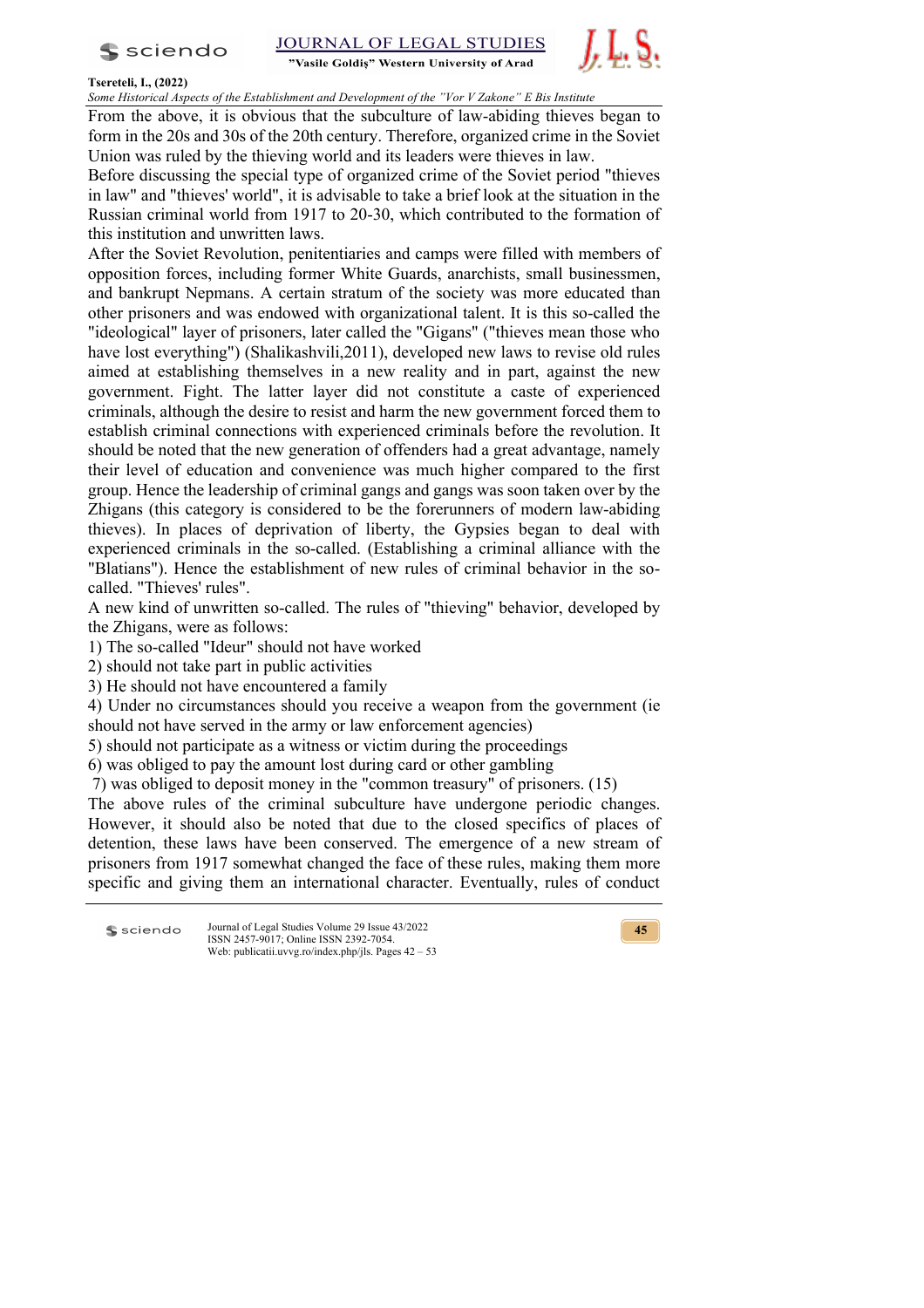

#### **Tsereteli, I., (2022)**

*Some Historical Aspects of the Establishment and Development of the "Vor V Zakone" E Bis Institute* 

were established that met the demands of the time and had the ability to adapt to existing realities. This was the first stage in the formation of new traditions and rules. Other attributes remained unchanged - tattoos, slang, nickname, gestures. The change also did not affect elements of the criminal subculture, such as songs and poems. The first serious conflict appeared in the criminal world in the 20s and 30s of the twentieth century. Part of the criminal world refused to obey the Gypsies and supported the group of new leaders - the Urks. Compared to the Gypsies, the Urks belonged to a group of less politicized criminals, who believed that criminal associations should have nothing to do with "social" issues and should focus entirely on the "professionalism" of criminals. However, the main difference between them was that, unlike the Urks, the Jigans refused to deposit money in "Obshak". In this controversy, the Urks won. Later, however, the Urks also fell into the growing mass of thieves, who made up a quarter of the criminal world. Among the thieves were their "authorities" (Gurov,1990). By modifying the traditions of pre-revolutionary Russia's criminal world, they ostensibly pursued a "policy" of protection and justice for the oppressed in the camps. This was facilitated by the fact that in the late 1920s and early 1990s, part of the administrative apparatus was assigned to the ranks of convicts. In order to influence the convicts, many thieves tried to occupy the above position. In this way, they were able to establish their own "laws". There is no common position on the origin of the term "thief in law".

According to some scholars, the constant conflict between the Urks and the Gypsies made it necessary to change the "code" of the criminal world. Gradually, based on pre-revolutionary criminal traditions and habits, a unified "law" was developed that regulated the behavior of the highest representatives of the criminal environment. Under the law, the most authoritarian criminals who enjoyed the respect of ordinary members of the criminal community were called thieves in law. According to some authors, the category of thieves refused to interfere in state affairs after complete liberation from political impurities. Those who were guided by thieves' rules of conduct were called "thieves in law." The exact date of the formation of these groups is unknown, as well as why they were called "thieves in law". Such a term has not been discovered by researchers in the criminal world of pre-revolutionary Russia. In particular, A. Gurov, a scientist and practitioner, says that a large-scale study of this issue was devoted to the researchers of recidivism and professional crime B. Utevsky, S. Krenev and I. Yakimov, who did not discover the existence of the term "thief in law" in pre-revolutionary Russia. (Shalikashvili, 2010).

Therefore, we can conclude that the institution of "thieves in law" was established in the early 30s of the twentieth century. This name meant belonging to a caste of recidivists, while other categories of thieves belonged to the category of outlaws. Therefore, as we can see, the institute of "thieves in law" was established in the 20s

**46**

 $s$  sciendo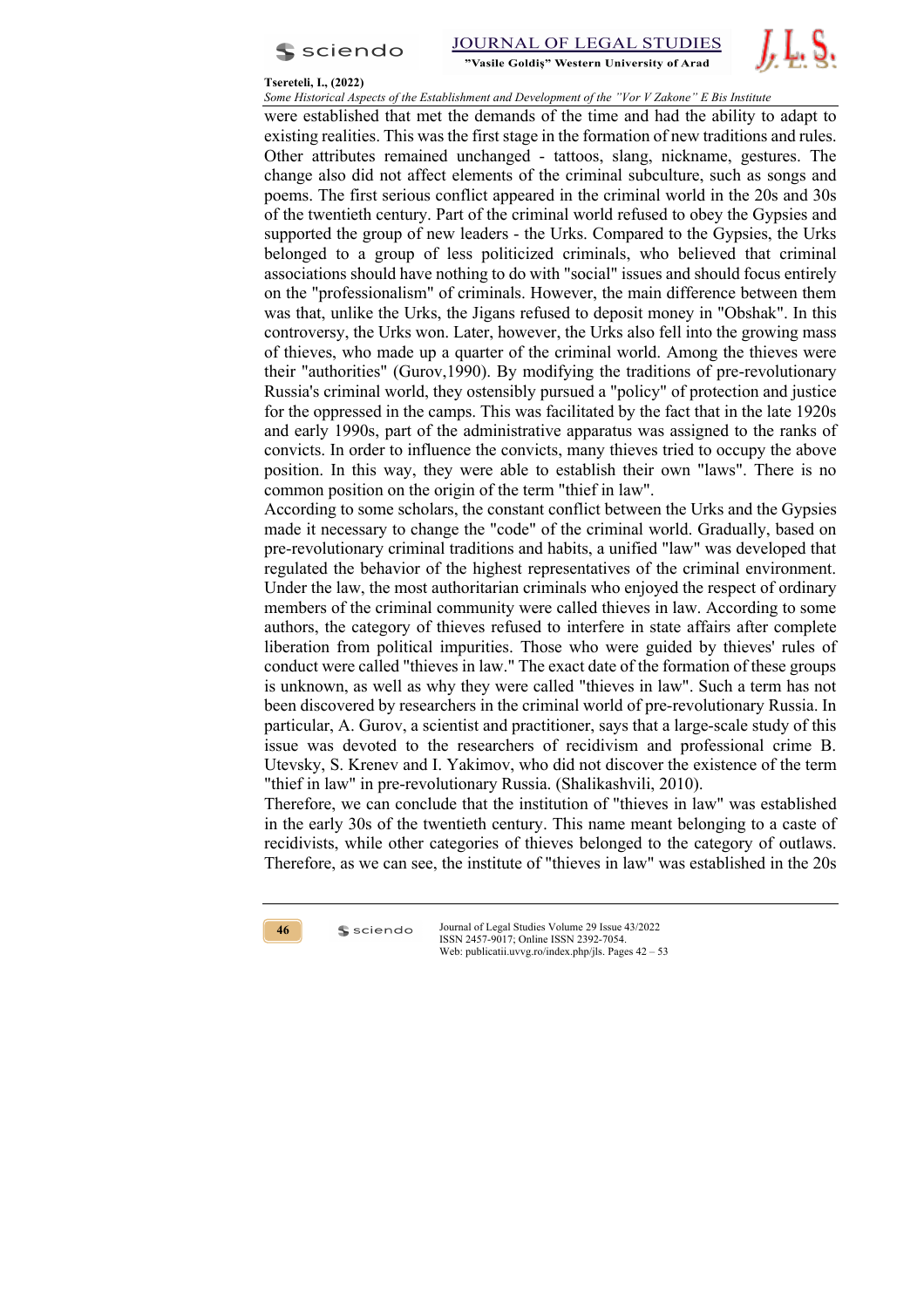$s$  sciendo

**STUDIES JOURNAL OF LEGAL** 

"Vasile Goldis" Western University of Arad



## **Tsereteli, I., (2022)**

*Some Historical Aspects of the Establishment and Development of the "Vor V Zakone" E Bis Institute* 

and 30s of the twentieth century, it is interesting to know what became the purpose and basis of this event.

This process dates back to 1929, which was caused by a new wave of repression in the USSR. By this time, the number of detainees had exceeded all limits, which put on the agenda the issue of organizing and managing a large number of prisoners in detention centers. For this purpose, the main division of camp management was created under the name of "Gulag". The founder of this service is considered to be a former criminal, entrepreneur and later party functionary Naftali Frankel. The purpose of creating the Gulag was to involve large numbers of cheap laborers in the Soviet Union's grandiose labor projects, while the Gulag was also intended to maintain order and discipline in a large army of prisoners in order to exercise control over them in a simplified manner. Initially, activists were used for this purpose, who held the position of brigadier in exchange for cooperation with the administration. Nevertheless, their power could not be maintained because the professional criminals in the camps were so-called. The "Blatians" did not obey them, which led to frequent riots and killings of activists in prisons. It was during this period that it was decided to create a layer of criminal leaders who would be formally opposed to the state, but at the same time would be interested in the prisoners successfully completing the various tasks imposed by the administration. It can be said that this is why a special thieving ideology was created, with its own system and unwritten laws. G. Glonti and G. Lobzhanidze note in their paper that the leadership of the Gulag was instructed to carry out operative supervision over the criminal elements in the prisons. The functions of the Main Division were to recruit "urks" (professional criminals) as agents and to establish control over the zones through them (Lobzhanidze, Glonti, 2004)

The administration helped to increase the authority of the convicts, for this purpose, the regime in the camp area was relatively free for them, they were able to meet freely with any convict in order to receive information and provide it to the administration. Such persons were nicknamed "Blatians" (Lobzhanidze, Glonti, 2004). This category of prisoners was called "thieves in law" in the future. For the camp leadership, it meant a "legitimate" criminal authority recruited as an agent. The origin of the term is linked to the head of the former Soviet Ministry of Security, Heinrich Yagoda, who suggested to Stalin that he use the method of the famous Prussian lawyer and counterintelligence founder Wilhelm Stiber to develop effective methods of combating crime. Stieber argued that the eradication of crime was impossible, so it was necessary to control the criminal world, the only way of which he considered to be the control of the criminal elite. The implementation of this model has significantly reduced crime in Germany. In order to suppress the criminal explosion, a privileged caste of criminals was to be created, which would regulate the system of criminals. At the same time, the indicated caste would be under the

**S** sciendo

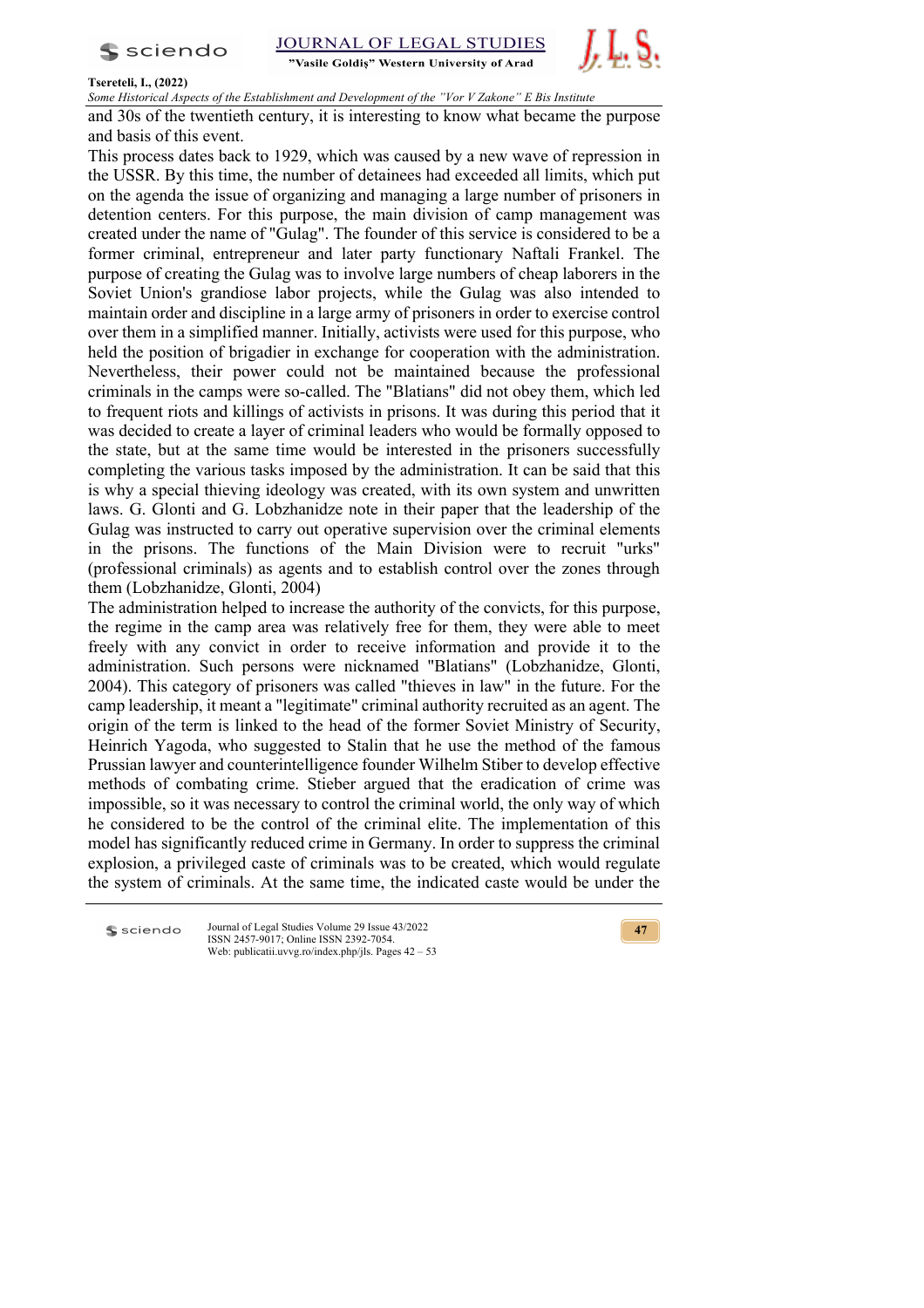

#### **Tsereteli, I., (2022)**

*Some Historical Aspects of the Establishment and Development of the "Vor V Zakone" E Bis Institute* 

control of the law, which is why this layer was called "thieves in law". They were required to be in secret alliance with the camp administration, in return for which they would enjoy great privileges in the camps and be virtually inviolable from other inmates if the covenant was violated.

## **3. A historical overview of the unwritten laws of the "Thieving world"**

The normative acts and literary sources of the Ministry of Internal Affairs of the former USSR contain very little and in many cases contradictory data on the "laws" of the criminal world and criminal activities. Therefore, we can conclude that the "thief in law" is a phenomenon of the Soviet Union, which arose in the 30s of the twentieth century and who lived under the so-called special rules established by them. According to the "Thieves Code". According to the laws of thieves, "Skhodka" or "Siezd" is the gathering place of "lawful thieves" and criminal authorities, the "criminal parliament" (Roth,2000). The "thieves in law" could not own property, they were forbidden to work, to get married, to have a permanent place of residence. In addition, military service and all relations with the state, membership in the Communist Party and the Communist Party were prohibited. The "thief in law" was obliged to steal, he had to serve his sentence and did not have the right to demand early release. In exchange for complying with these requirements, the "thief in law" was "baptized" by the decision of three recognized leaders-authorities of the criminal world. After that, the "baptized" authority became the "spectator" of the camp and the so-called thieves' cashier. The manager of "Obshak", from which the money was used to prepare a new crime, as well as to help members of the thieving world and their families. All prisoners were required to contribute a certain portion of both the products and money received from abroad, as well as the remuneration received in the camp. At the same time, 6 main provisions of the thieving laws were developed, namely:

1-Loyalty and support of the thieving idea (to steal, not to have a family, to give up luxury, to take care of one's own authority):

2 - Inadmissibility of contact with law enforcement agencies: (Such persons were imprisoned in "kazles" or activists (Illesch, 1991)

3- Protecting honesty in relations with other thieves-in-law or authorities:

4-Commitment to involve new members, especially young people, in their circles:

5-Prohibition of political activity:

 $s$  sciendo

6- Control over the maintenance of order in correctional facilities and temporary detention cells. (Alexandrov, 2012).

It was thus in the interest of the thieves to carry out the production plan in the prisons and colonies, which would lead to an increase in the produce and income of the prisoners, thus contributing to the strengthening of discipline in the camps.

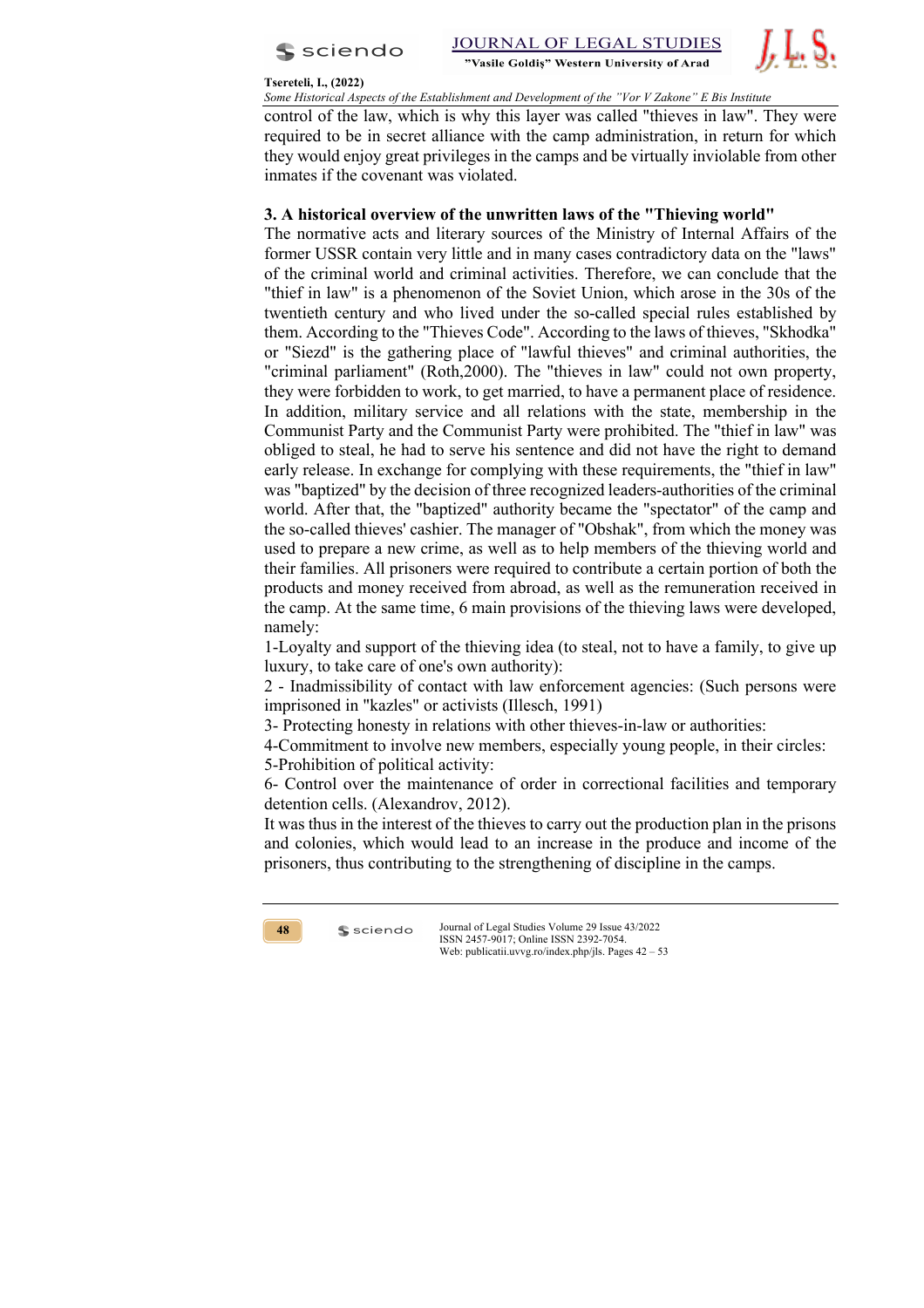

**JOURNAL OF LEGAL STUDIES** 

"Vasile Goldis" Western University of Arad



#### **Tsereteli, I., (2022)**

*Some Historical Aspects of the Establishment and Development of the "Vor V Zakone" E Bis Institute* 

## **4. Controversy in the "Thieving world"**

The beginning of the Second World War can be considered as the next stage in the history of the thieving world. By 1941 all prisoners in the Soviet Union were faced with a choice: the authorities offered them either the prospect of further release from the war or to remain in Gulag camps where discipline was more stringent. In many cases, the alternative was simpler either front or torture. Many criminals deliberately chose to join the military, despite realizing that such behavior disregarded thieving traditions. Battalions were formed from prisoners, including criminal authorities, who were sent to the hottest spots on the front. Frequent warrior soldiers were left on the front line and again engaged in criminal activities. (For example, in 1942 a mass arrest of thieves took place in the Moscow market) (14).

From the mentioned category of soldiers was created the so-called Penal Battalions. An attractive aspect of service to prisoners in such a battalion was the fact that the wounded soldier was considered to have served his sentence, and he was subsequently transferred to a regular military unit.

In order to prevent desertion from the free battalions, the troops of the Commissariat of Internal Affairs formed locking battalions called "Zagradotrids" who had the right to shoot deserters fleeing the battlefield.

Although many thieves were punished on the front line, and some of them even received the rank of officer, most of them returned to their old activities, which is why they returned to the camps. For thieves left in the camps who did not betray the thieving idea and traditions, the authorities returning from the war were considered traitors to those traditions. The former authorities were called "Polish thieves" the same "cousins" who united to fight against thieves. The confrontation between the two groups was called the "Puppet War" and lasted from 1946 to 1956. The camp administration originally used the "puppet war" to reduce the number of thieves. To this end, the representatives of both camps were deliberately placed in the same penitentiary institution in order to create a conflict between them, at which time the leadership avoided resolving the resulting conflict. Due to the created situation, the so-called The "cousins" started recruiting "thieves in law". To achieve this, they beat the thief in groups, threatened him with death, or used other methods to force the thieves to renounce their thieving traditions. The colony administration actively supported them in this activity. One of the recruitment methods is described in the inspection papers of the Chaunsky and Chaun-Chukotka correctional camps, where it is stated that in 1951, at the initiative of Lt. Col. Warsaw, Brigade # 21 of the Krasnoarmeysk settlement was established, where syphilis patients were present. When the "thieves" refused to recruit them, they were sent to the #21 Brigade, where they were raped and ill. Thus the so-called shaking of authority in prisons. The "admission" ceremony can be said to have been set up during the "Cunt War" and has been actively used by the administration since the early 1950s.

Journal of Legal Studies Volume 29 Issue 43/2022 **S** sciendo ISSN 2457-9017; Online ISSN 2392-7054. Web: publicatii.uvvg.ro/index.php/jls. Pages 42 – 53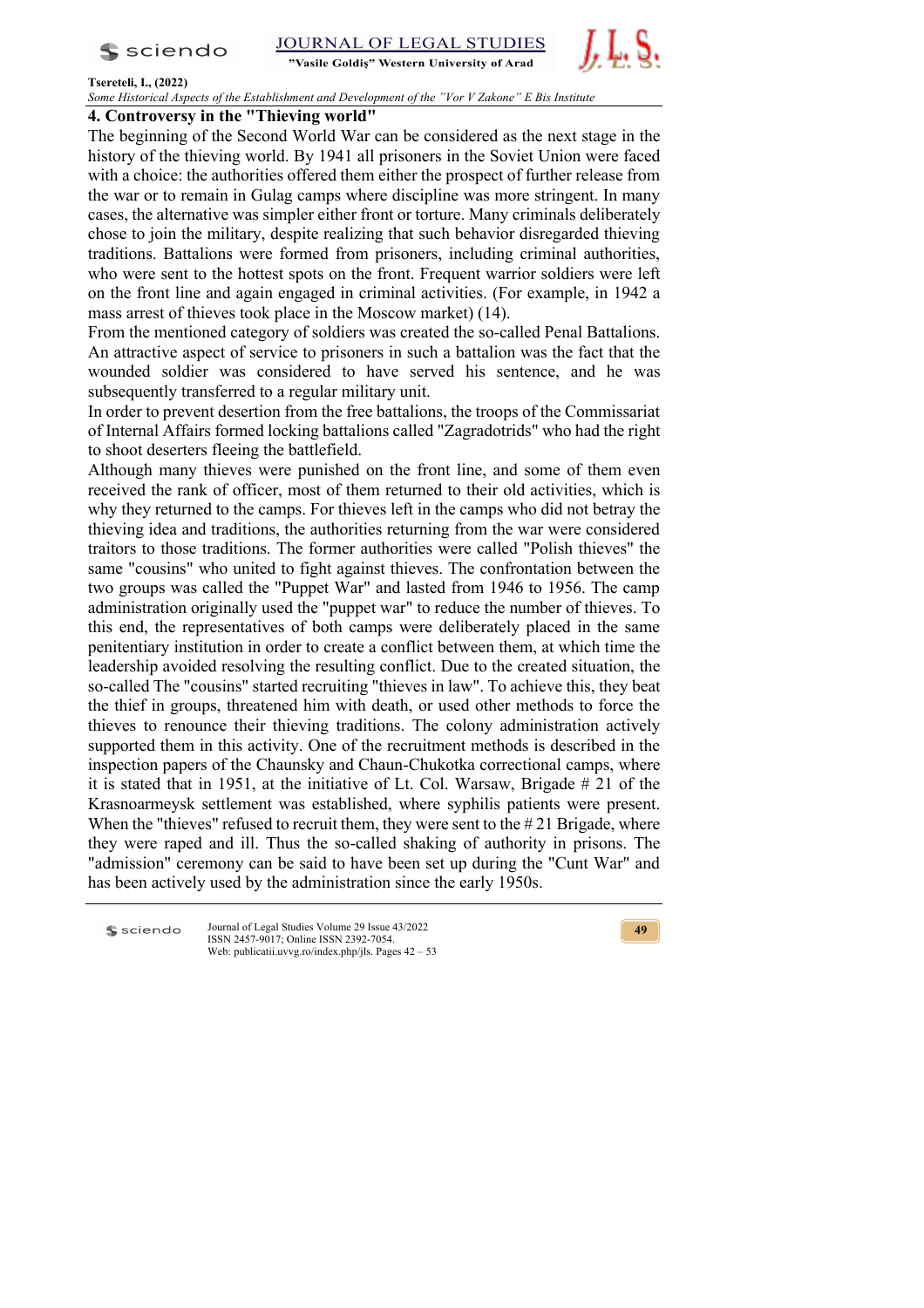

#### **Tsereteli, I., (2022)**

*Some Historical Aspects of the Establishment and Development of the "Vor V Zakone" E Bis Institute* 

The former front-line bosses are in much larger numbers in the camps, and the latter thought they would be able to make changes to the law of thieves. In essence, the principal question was whether the "thief" could co-operate with the authorities under certain circumstances. The so-called The "Polish thieves" thought it was possible, while the "thieves in law" categorically opposed it. Time passed, but the bloodshed that started between these two camps did not end. The bloodshed escalated to the point where the "thieves in law" were forced to change their code because they had no other way to escape. After many negotiations between them, they agreed to include one rule in the existing rules of conduct as an exception: thieves could start working as brigadiers and barbers in the colony. The following explanation was given: The brigadiers could always feed a few friends, while the barber had access to sharp objects, which gave the thieves a great advantage during the conflict in the camp.

Seeing that the effective means of combating the thieving world were the confrontation of the members of the world with each other, the authorities continued the set policy during the rule of Khrushchev in the 1950s. During this period, a special regime colony called the "White Swan" was established in the Russian Federation, in particular in Salikamsk. The difference of the zone was that in it only the thieves in law and the authorities of the thieving world were punished, who were forbidden to perform any kind of work according to the rules of thieves. Since other categories of convicts were not placed in the facility, there were frequent conflicts between the thieves, which dealt a significant blow to the world (12). I would also like to add the fact that psychological research has established that certain groups are limited to contact only with members of their own group, which is characteristic of members of the thieving world. Thus, the placement of one category of convicts in the "White Swan" in itself led to a conflict between them (Kun, 2005).

Vasily Babushkin, nicknamed "Vasya Brilliant", one of the prominent leaders of the criminal world and one of the founders of the Criminal Code, ended his life in the mentioned colony.

The creation of a special prison for the "White Swan" and the placement of only "thieves in law" in it was a kind of experiment and was in the interests of the state, as it led to a conflict between the "thieves in law". The special zone did not try to employ "thieves" because the authorities were well aware that working under "thieves' rules" was not allowed. This experiment had another purpose. The Ministry of Internal Affairs, at the behest of the government and the Central Committee, attempted to convert the recidivists, which manifested itself in the written practice of renouncing the practice of "lawful theft" and the subsequent release of these individuals. As a result of this experiment, only a few thieves renounced their criminal status, after which they left the penitentiary. The released prisoners could not even reach their homes because, according to instructions from the "thieves in



 $s$  sciendo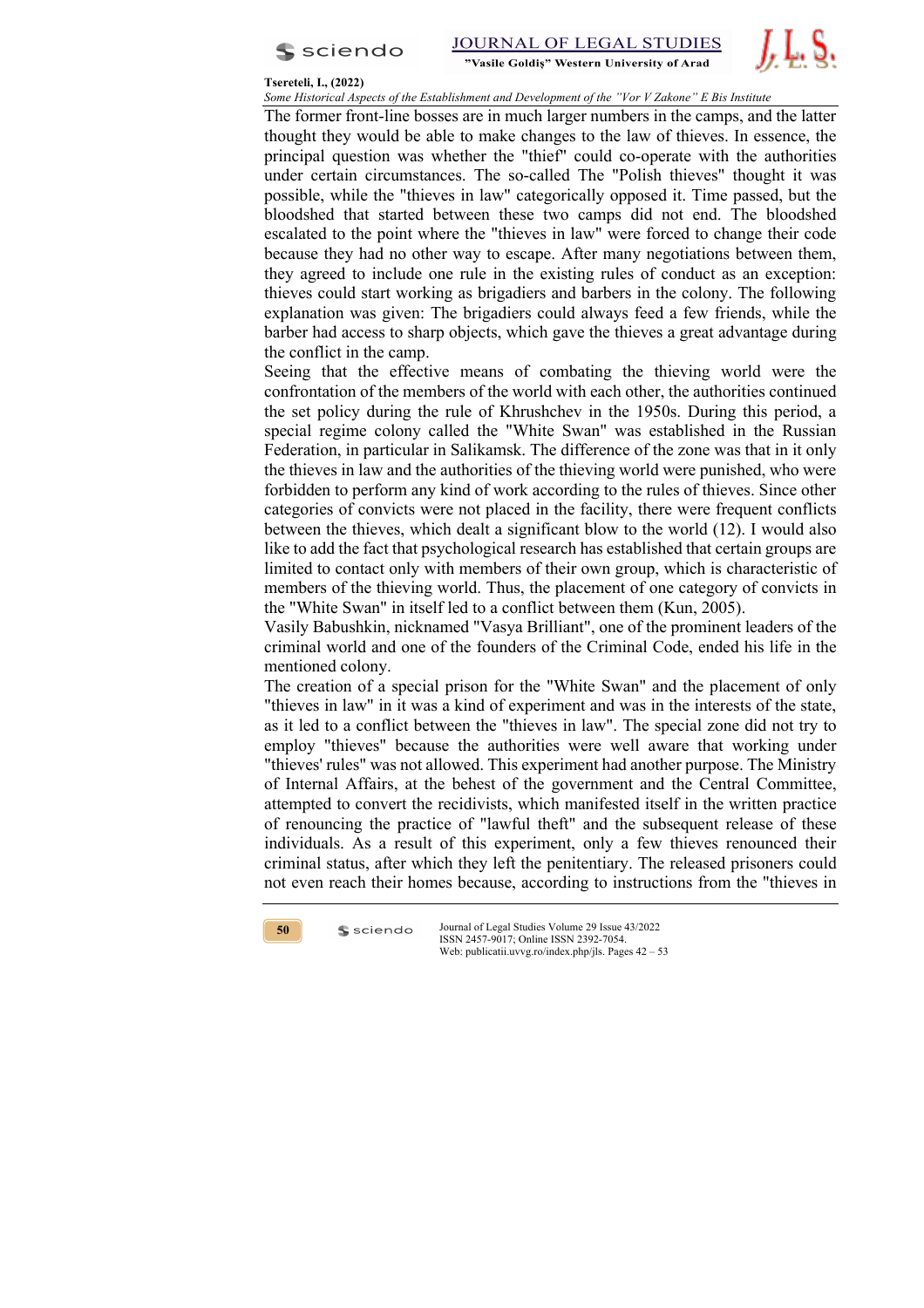

STUDIES **JOURNAL OF LEGAL** 





## **Tsereteli, I., (2022)**

*Some Historical Aspects of the Establishment and Development of the "Vor V Zakone" E Bis Institute* 

law" in prison, they were killed on the way. Compared to the 1930s, at the end of the 1950s, the number of "thieves in law" in the USSR decreased by 97%. After that, the state punishment machine calmed down and solemnly announced the death of the last "thief in law". The penitentiary system and the militia continued to operate on the principle of "as if" and "thieves in law" no longer existed, "as if" prisoners were run by the prison administration, and "as if" the thieving elite was transformed into an ordinary criminal group. (13).

Thus the position of the government on the successful completion of the fight against the thieving world turned out to be wrong, as the thieving world adapted to the created situation in order to save itself and temporarily ceased its activity. I think this feature should be well studied by law enforcement agencies and they should not celebrate the victory over the "thieves' world" prematurely, because due to the specifics of this world, it can change color like a chameleon and adapt to an environment that is unacceptable to it.

The next stage in the development of the thieving world is related to the collapse of the Soviet Union when the state monopoly on the economy was abolished and the development of private business began. During this period, thieves-in-law negotiated with entrepreneurs who engaged in illegal activities in parallel with legal activities, from which they received large profits. These entrepreneurs are called They were called "Tsekhaviks". At the end of the seventies of the last century, the "Tsekhaviks" decided that it was in their interests to deal with the bandits. In 1979 a meeting of "Tsekhoviks" and "thieves in law" took place in Pyatigorsk. At the meeting, an agreement was reached that the so-called "Tsekhaviks" will pay 10% of their income to "thieves in law" to protect their business (16).

Thus the institute of the thieving world was established in the 1920s and it went through several stages of development, there was a period when the Soviet government declared victory over this phenomenon of organized crime and informed the population about its liquidation. However, this approach turned out to be unrealistic and wrong, as the institution of "thieves in law" and the phenomenon of the thieving world with new force and new rules in line with reality, exploded after the collapse of the Soviet Union.

## **5. Conclusions**

The research topic discussed the history of the formation and development of the thieving world. The aim of the study was to study the effective methods of combating the representatives of the thieving world and "thieves in law". If we look at the recent history of Georgia, we will clearly see how much evil and problems the criminal world has created for the society, which appeared with special intensity in Georgia in the 90s of the 20th century.

**S** sciendo

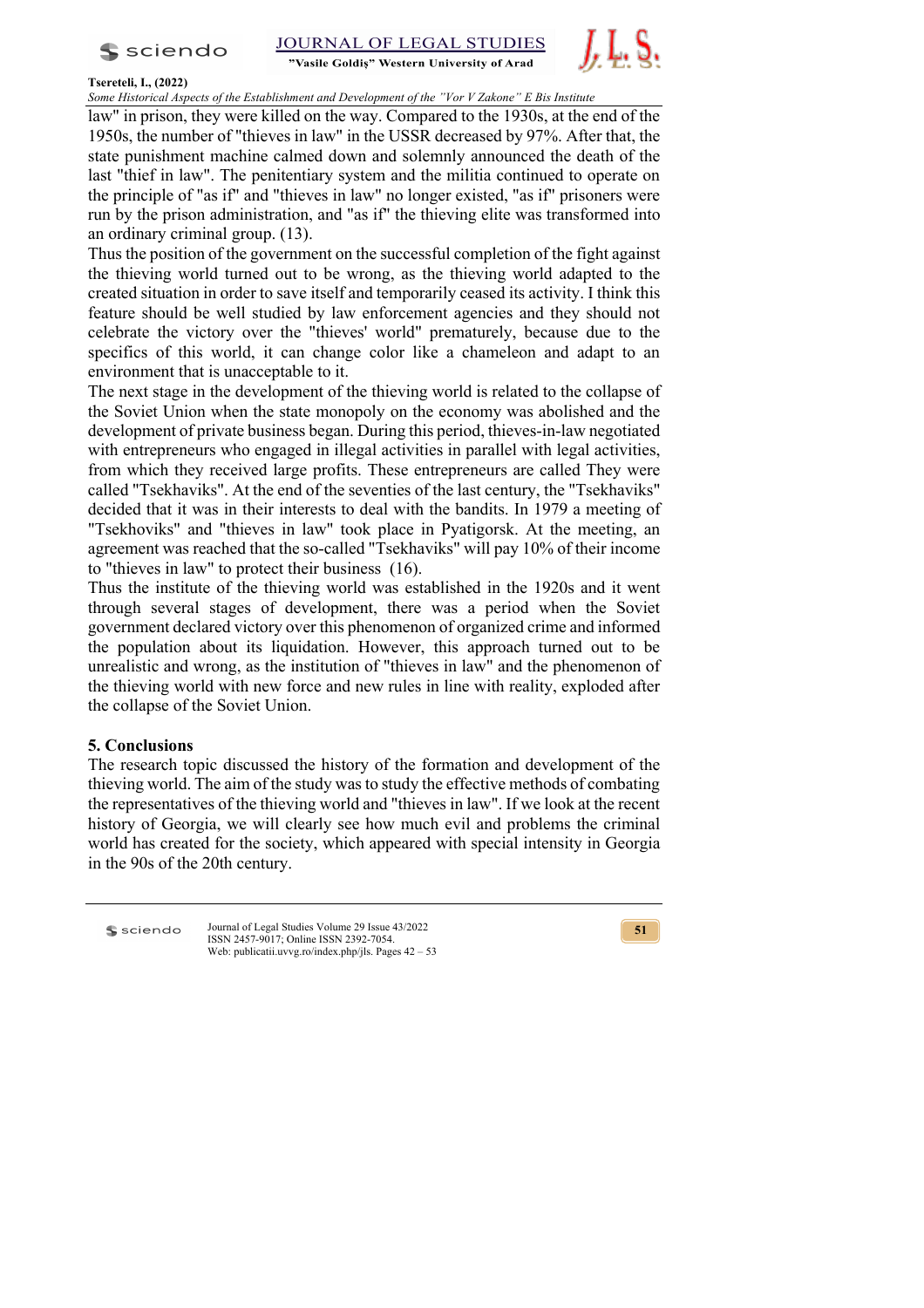

## **Tsereteli, I., (2022)**

*Some Historical Aspects of the Establishment and Development of the "Vor V Zakone" E Bis Institute* 

A study of the history of the thieving world has shown that its "nourishment" and its mainstay is the establishment of a criminal ideology and financial strength, the source of which is the proceeds of crime. The thieving world is actively trying to propagate the criminal mentality, especially in the younger generation. Also, in order to achieve criminal goals, the so-called collection of material funds. "In general". In order to combat this institution, joint efforts of law enforcement agencies and financial authorities should be carried out in order to minimize its negative impact on adolescents and young people, at the same time, measures should be intensified to identify Compensation.

The criminal connections of the criminal authorities located in the penitentiary institutions with the outside world should be limited as much as possible, which means taking appropriate operative measures on the contacts of the indicated persons, means of communication with the outside world (correspondence, telephone connections, appointments).

Appropriate ideological work should be done against the supporters and propagators of the thieving traditions in order to neutralize their popularization of the thieving rules.

The authority of the leaders of the criminal world should be undermined and the existing approach against the criminal subculture should be promoted in society, first of all, the mentioned work should be done among the minors. To achieve this, it is possible to use the views of criminals and former "thieves in law" who have abandoned these traditions.

The institute of district inspectors should be strengthened in order to study in detail the criminal situation and the circle of persons with a criminal mentality on the ground, in order to further neutralize their negative impact on society. Special attention should be paid to coordinated work with law enforcement agencies of foreign countries.

A study of the history of the origin of the "thieves' world" has shown that the unwritten laws of this world are not immutable rules of conduct. The world of criminals, like all events in nature, changes and evolves and adapts to the existing reality. Thus, these evolutionary signs of development must be given special attention by both the state authorities and the society in order to minimize the negative impact of the "thieves' world" on the state and society and to prevent attempts to hinder the active development of the country.

## **Acknowledgments**

sciendo

The author thanks the anonymous reviewers and editor for their valuable contribution.